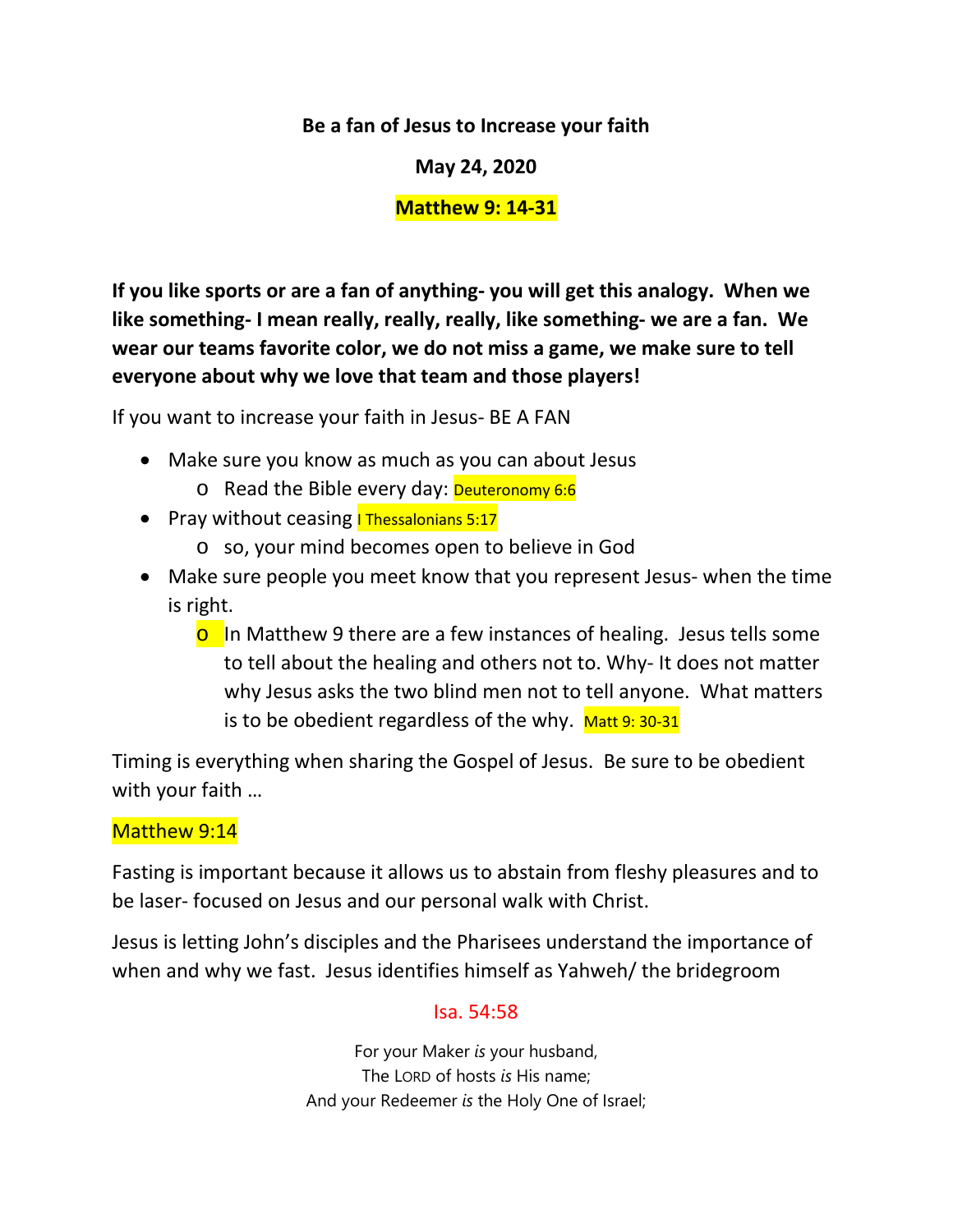He is called the God of the whole earth. **<sup>6</sup>** For the LORD has called you Like a woman forsaken and grieved in spirit, Like a youthful wife when you were refused," Says your God. **<sup>7</sup>** "For a mere moment I have forsaken you, But with great mercies I will gather you. **<sup>8</sup>** With a little wrath I hid My face from you for a moment; But with everlasting kindness I will have mercy on you," Says the LORD, your Redeemer.

#### Theme throughout Matthew 9:

*One MUST have Faith to be made whole; physically & spiritually*

Question: What stops us from having faith in Jesus?

- 1. Our ability
- 2. Our doubt
- 3. Our anger
- 4. Our pain

### **Q: How do we reconcile with God? Through the acceptance of Jesus Christ**

### **A: Obedience of faith- the 2 blind men disobeying Jesus Matt 9:30-31**

#### **II Corinthians 5:17-18**

**<sup>17</sup>** Therefore, if anyone *is* in Christ, *he is* a new creation; old things have passed away; behold, all things have become new. **<sup>18</sup>** Now all things *are* of God, who has reconciled us to Himself through Jesus Christ, and has given us the ministry of reconciliation,

#### Matthew 9:20-22

Q: What does Jesus mean by the phrase: "Take heart…." When healing the woman with an issue of blood

A: I believe being a follower of Christ is participatory- thus we MUST be part of the process of reconciliation, healing, restoration, and faith/hope

Q: Did Jesus heal the woman or did her faith in Jesus heal her?